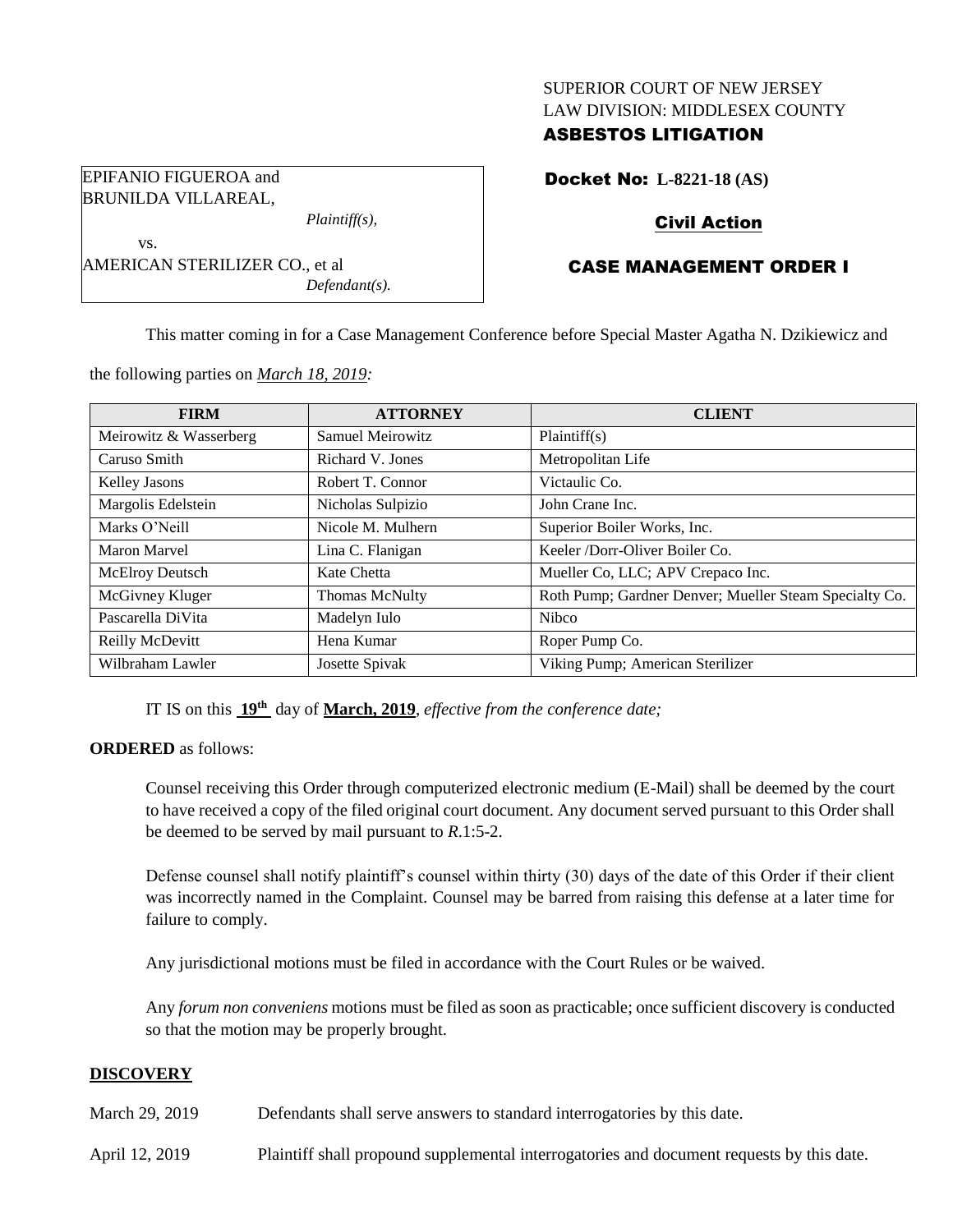| May 17, 2019   | Defendants shall serve answers to supplemental interrogatories and document requests by this<br>date.                                                                                                       |
|----------------|-------------------------------------------------------------------------------------------------------------------------------------------------------------------------------------------------------------|
| April 12, 2019 | Defendants shall propound supplemental interrogatories and document requests by this date.                                                                                                                  |
| May 17, 2019   | Plaintiff shall serve answers to supplemental interrogatories and document requests by this<br>date.                                                                                                        |
| June 28, 2019  | Fact discovery, including depositions, shall be completed by this date. Plaintiff's counsel shall<br>contact the Special Master within one week of this deadline if all fact discovery is not<br>completed. |
| June 28, 2019  | Depositions of corporate representatives shall be completed by this date.                                                                                                                                   |

### **EARLY SETTLEMENT**

| <b>August 16, 2019</b> | Settlement demands shall be served on all counsel and the Special Master by this date. |  |
|------------------------|----------------------------------------------------------------------------------------|--|
|------------------------|----------------------------------------------------------------------------------------|--|

### **MEDICAL EXPERT REPORT**

| June 28, 2019   | Plaintiff shall serve medical expert reports by this date.                                                                                                                                                                                               |
|-----------------|----------------------------------------------------------------------------------------------------------------------------------------------------------------------------------------------------------------------------------------------------------|
| June 28, 2019   | Upon request by defense counsel, plaintiff is to arrange for the transfer of pathology specimens<br>and x-rays, if any, by this date.                                                                                                                    |
| August 16, 2019 | Defendants shall identify its medical experts and serve medical reports, if any, by this date. In<br>addition, defendants shall notify plaintiff's counsel (as well as all counsel of record) of a<br>joinder in an expert medical defense by this date. |

#### **LIABILITY EXPERT REPORTS**

- June 28, 2019 Plaintiff shall identify its liability experts and serve liability expert reports by this date or waive any opportunity to rely on liability expert testimony.
- August 16, 2019 Defendants shall identify its liability experts and serve liability expert reports, if any, by this date or waive any opportunity to rely on liability expert testimony.

#### **SUMMARY JUDGMENT MOTION PRACTICE**

- August 16, 2019 Plaintiff's counsel shall advise, in writing, of intent not to oppose motions by this date.
- August 30, 2019 Summary judgment motions shall be filed no later than this date.
- September 27, 2019 Last return date for summary judgment motions.

#### **EXPERT DEPOSITIONS**

October 31, 2019 Expert depositions shall be completed by this date. To the extent that plaintiff and defendant generic experts have been deposed before, the parties seeking that deposition in this case must file an application before the Special Master and demonstrate the necessity for that deposition. To the extent possible, documents requested in a deposition notice directed to an expert shall

 $\_$  ,  $\_$  ,  $\_$  ,  $\_$  ,  $\_$  ,  $\_$  ,  $\_$  ,  $\_$  ,  $\_$  ,  $\_$  ,  $\_$  ,  $\_$  ,  $\_$  ,  $\_$  ,  $\_$  ,  $\_$  ,  $\_$  ,  $\_$  ,  $\_$  ,  $\_$  ,  $\_$  ,  $\_$  ,  $\_$  ,  $\_$  ,  $\_$  ,  $\_$  ,  $\_$  ,  $\_$  ,  $\_$  ,  $\_$  ,  $\_$  ,  $\_$  ,  $\_$  ,  $\_$  ,  $\_$  ,  $\_$  ,  $\_$  ,